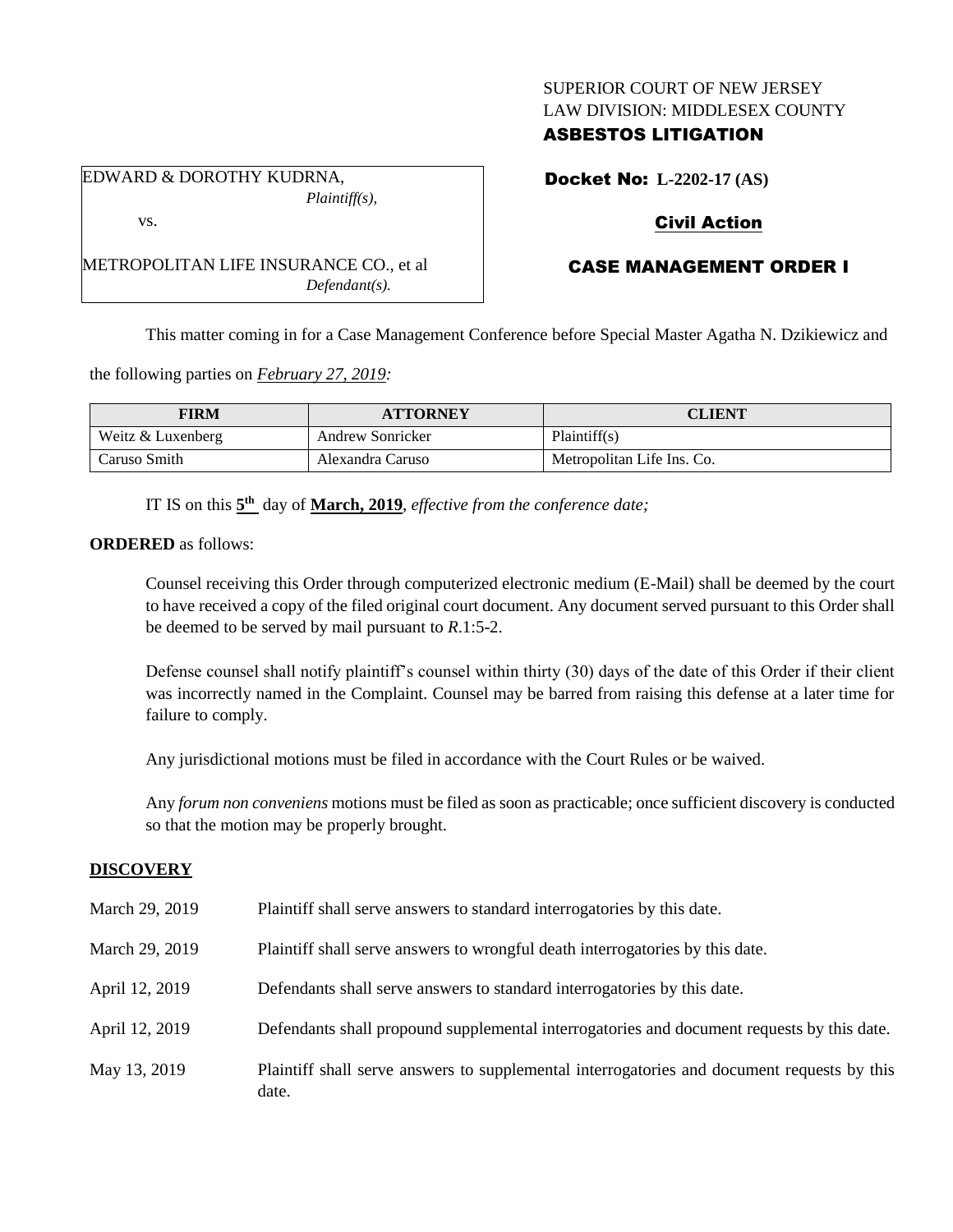- June 28, 2019 Fact discovery, including depositions, shall be completed by this date. Plaintiff's counsel shall contact the Special Master within one week of this deadline if all fact discovery is not completed.
- June 28, 2019 Depositions of corporate representatives shall be completed by this date.

### **EARLY SETTLEMENT**

July 12, 2019 Settlement demands shall be served on all counsel and the Special Master by this date.

### **MEDICAL EXPERT REPORT**

March 29, 2019 Plaintiff shall serve executed medical authorizations (along with answers to interrogatories) by this date. August 30, 2019 Plaintiff shall serve medical expert reports by this date. August 30, 2019 Upon request by defense counsel, plaintiff is to arrange for the transfer of pathology specimens and x-rays, if any, by this date. December 6, 2019 Defendants shall identify its medical experts and serve medical reports, if any, by this date. In addition, defendants shall notify plaintiff's counsel (as well as all counsel of record) of a joinder in an expert medical defense by this date.

### **LIABILITY EXPERT REPORTS**

| August 30, 2019 | Plaintiff shall identify its liability experts and serve liability expert reports by this date or |
|-----------------|---------------------------------------------------------------------------------------------------|
|                 | waive any opportunity to rely on liability expert testimony.                                      |

December 6, 2019 Defendants shall identify its liability experts and serve liability expert reports, if any, by this date or waive any opportunity to rely on liability expert testimony.

#### **SUMMARY JUDGMENT MOTION PRACTICE**

- September 13, 2019 Plaintiff's counsel shall advise, in writing, of intent not to oppose motions by this date.
- September 27, 2019 Summary judgment motions shall be filed no later than this date.
- October 25, 2019 Last return date for summary judgment motions.

#### **EXPERT DEPOSITIONS**

January 10, 2020 Expert depositions shall be completed by this date. To the extent that plaintiff and defendant generic experts have been deposed before, the parties seeking that deposition in this case must file an application before the Special Master and demonstrate the necessity for that deposition. To the extent possible, documents requested in a deposition notice directed to an expert shall be produced three days in advance of the expert deposition. The expert shall not be required to produce documents that are readily accessible in the public domain.

 $\_$  ,  $\_$  ,  $\_$  ,  $\_$  ,  $\_$  ,  $\_$  ,  $\_$  ,  $\_$  ,  $\_$  ,  $\_$  ,  $\_$  ,  $\_$  ,  $\_$  ,  $\_$  ,  $\_$  ,  $\_$  ,  $\_$  ,  $\_$  ,  $\_$  ,  $\_$  ,  $\_$  ,  $\_$  ,  $\_$  ,  $\_$  ,  $\_$  ,  $\_$  ,  $\_$  ,  $\_$  ,  $\_$  ,  $\_$  ,  $\_$  ,  $\_$  ,  $\_$  ,  $\_$  ,  $\_$  ,  $\_$  ,  $\_$  ,